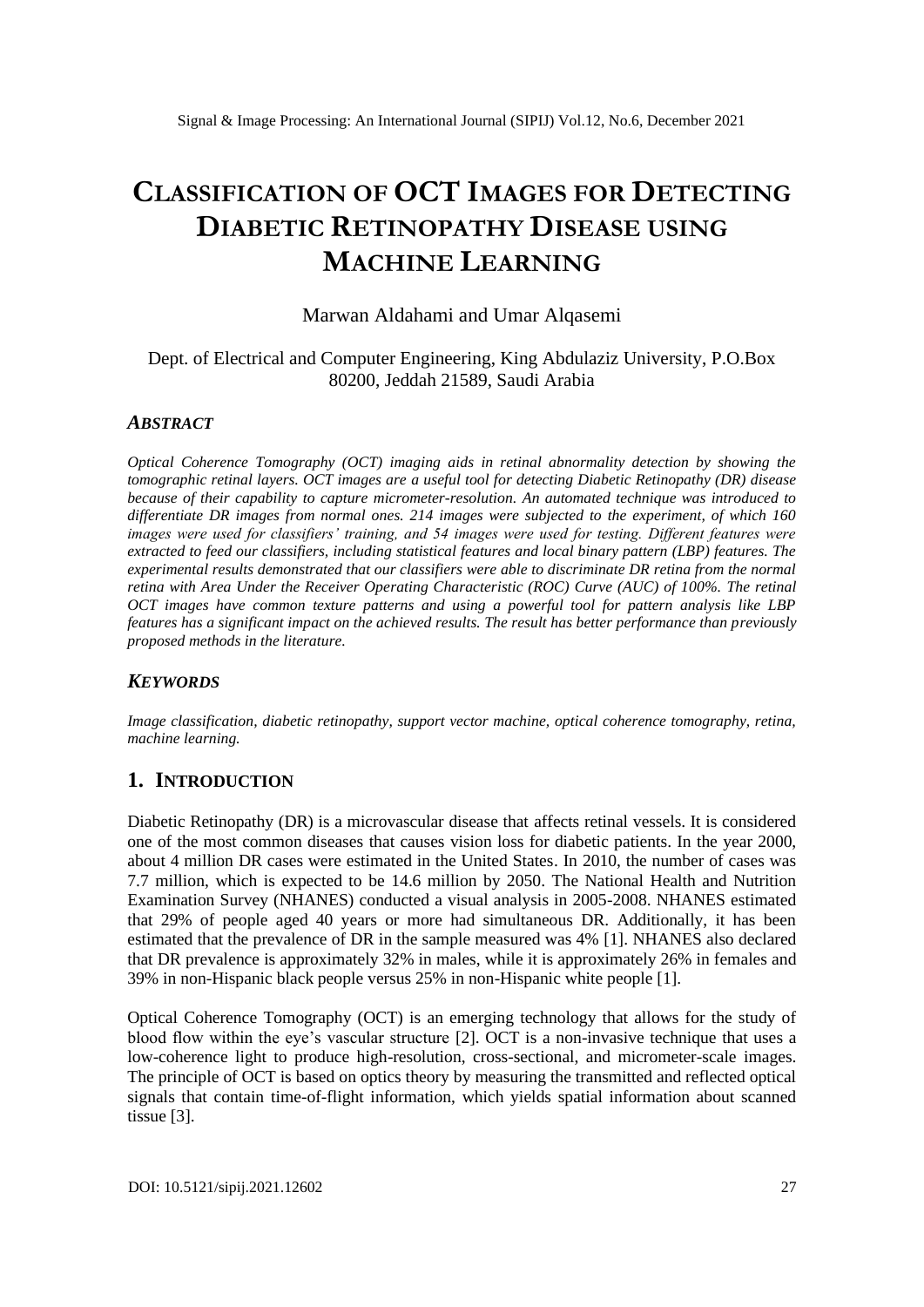The early stage of DR is known as non-proliferative diabetic retinopathy (NPDR). During this stage, the retina vasculature begins a process of change wherein vascular permeability and capillary occlusion increase. The advanced stage of DR is called proliferative diabetic retinopathy (PDR), in which vitreous hemorrhage is present. During this stage, the abnormal vessels commence bleeding into the vitreous humor and may result in tractional retinal detachment in the patient's eye, which causes vision impairment. By obtaining OCT angiography images, ophthalmologists are able to detect diabetic eyes that have a potential risk of developing retinopathy [4]. Developing an OCT computer-aided detection (CADe) software will assist ophthalmologists in diagnosing patients in an accurate, fast, and safe manner that will protect diabetic eyes from vision loss at early stages.

In this paper, we have designed an automated system to classify the OCT into normal images and images with DR. The system was trained by inserting 160 images with their class and tested by inserting 54 images. Two types of classifiers were used: Support Vector Machine (SVM) and k-Nearest Neighbor (kNN).

# **2. LITERATURE REVIEW**

Recent studies have addressed the automated classification of OCT images by extracting the images' features and using algorithms for classification or by segmentation. Priya et al. [5] proposed a system to diagnose diabetic retinopathy disease by using 350 fundus images. The used images were collected from "Aravind Eye Hospital and Postgraduate Institute of Ophthalmology". The images were produced from the fundus camera in RBG form. The authors started by preprocessing the images to make them suitable for the machine learning system. The images were converted into gray-scale images. Then, in order to enhance the images' contrast, they were subjected to adaptive histogram equalization. After that, the Matched Filter Response (MFR) and Discrete Wavelet Transform (DWT) were applied to reduce the noise and the images' size. The authors extracted some features from the images subjected to their study, such as the blood vessels, NPDR hemorrhage, and PDR exudates, by using image segmentation. They applied three classifiers: Probabilistic Neural Network (PNN), Bayesian and Support Vector Machine (SVM) classifiers. The best results achieved for the SVM classifier were 96, 98 and 97.6 for specificity, sensitivity and accuracy, respectively. 28.6% of the dataset was used as a training set, while the remaining 72.4% was used for training. If more data had been used for training, that could improve the performance.

Mahendran Gandhi et al. [6] used a gray-level co-occurrence matrix (GLCM) to extract the input features that feed the SVM classifier. They tried to build an automated method by using morphological operators and SVM classifiers on non-dilated color fundus retinal images to detect the exudates. The used images were five fundus images in JPEG format with size 2196 x 1958 pixels. The SVM classifier was used to examine the disease's severity, whether the effect on the patient's eye was moderate or severe. The used classifiers' results were that all five images were diagnosed with an abnormality, with three severely affected by exudates and two moderately affected.

Sohini Roychowdhury et al. [7] introduced a computer-aided screening system named DREAM. DREAM uses fundus images collected from two databases: the DIARETDB1 dataset and the MESSIDOR dataset in order to differentiate the DR images from the normal ones and generate a severity grade. Some classifiers were used, such as AdaBoost, Support Vector Machine (SVM), the Gaussian Mixture Model (GMM), and k-Nearest Neighbor (kNN). AdaBoost helped in the reduction of extracted features to 30 selected features out of 78. The feature reduction decreased the average computing time from 59.54s to 3.46s. The DREAM system achieved a sensitivity, specificity and AUC of 100%, 53.1% and 0.904, respectively.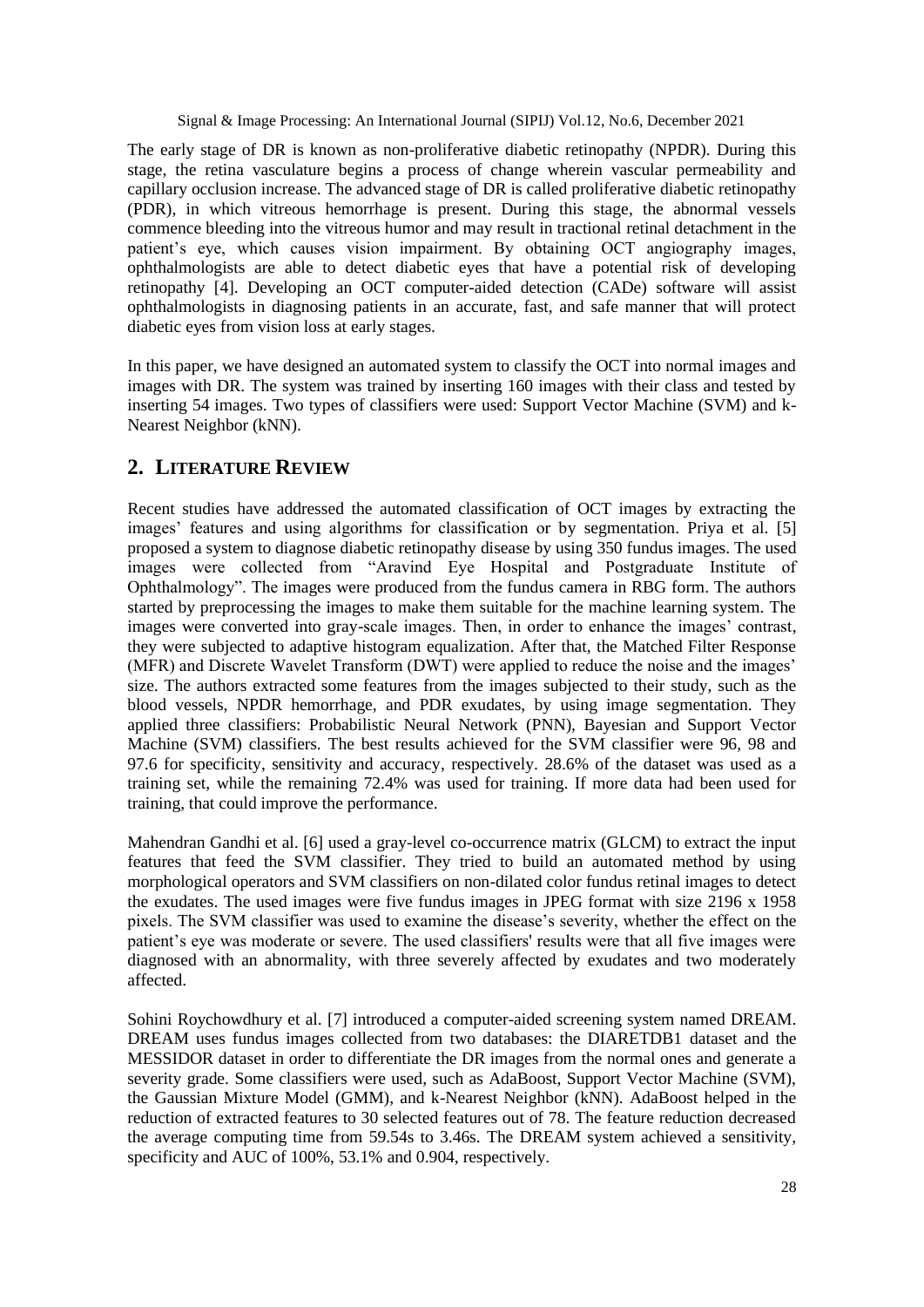Ahmed El Tanboly et al. [8] developed a DR detection system by using OCT images in three stages by using different segmentation and classification techniques. They extracted three main features to quantify the following from the segmented OCT images: "reflectivity", "curvature", and "thickness" of retinal layers. The segmented layers are characterized by a function used to describe the random distribution, called cumulative-probability distribution function (CDF), of its extracted features. The used classifier has been trained in order to select the distinctive features of retinal layers and to detect the DR by using their CDFs. The system results were 83%, 92% and 100% for sensitivity, accuracy and specificity, respectively.

Mohammed Ghazal et al. [9] proposed a CADe system for detecting NPDR in the early stages by using OCT images. The built system consists of four primary stages: preprocessing, feature extraction, system training, then diagnosis and testing. The preprocessing stage contains the segmentation of retinal OCT images into 12 layers. The extracted layers are aligned by using layer number 6 outer nuclear layer ONL as reference. The output of the preprocessing stage is fed into the convolutional neural networks (CNNs) for training and evaluation. The best results have been acquired by using the proposed CNN, where the sensitivity, specificity and accuracy were 100%, 88% and 94%, respectively. It has not been revealed how accurate the alignment with the y-axis is and how this affects the final result.

Peyman Gholami et al. [10] proposed an automated classification method to identify eyes with an ocular disease like DR, Age-related Macular Degeneration (AMD) or Macular Hole (MH), or normal eyes, from processing OCT images. The images were collected at Sankara Nethralaya (SN) eye hospital, Chennai, India. The images were preprocessed by removing the noise by using a wavelet-based denoising technique. Additionally, the images were down sampled from 512 x 1024 pixels into 500 x 750 pixels. The authors relied on extracting the Local Binary Pattern (LBP) features to feed the used classifiers. The used feature selection reduced the used features from 375000 to 16383 features. They used SVM, random forest and multiphase method classifiers. The achieved result from classifying the normal and abnormal images was AUC 98.6%, where the used multiphase classifier achieved AMD, DR, and MH AUC as 100%, 95% and 83%, respectively. The proposed system has perfect AMD detection, but it needs more improvement for detecting MH.

Muhammad Awais et al. [11] worked on a system for separating Diabetic Macular Edema (DME) OCT images from normal ones. The used images were collected from the Singapore Eye Research Institute (SERI). They used a pre-trained CNN, and the features were extracted at different layers by using a model involving visual graphic geometry with 16 weight layers (VGG16). They carried out four experiments with noise removal, image cropping, both and neither. The best results were obtained by using images with no noise removal or cropping and applying the kNN classifier. The results were 93% accuracy, 87% sensitivity and 100% specificity. The authors do not reveal the number of images used in the experiments.

Xuechen Li et al. [12] developed an automated system called "OCTD\_Net" for separating DR images from normal ones by using OCT images. The proposed system classifies whether the image is normal or with DR and assigns value 1 for the DR patients with changes in the thickness and reflection of retinal layers and 0 for DR images that do not display any significant changes. The used features in their system were the optical reflection of retinal layers (gray-level intensity of OCT images) and the retinal layers' thickness (pixels). Softmax was the used classifier in their experiment. The system was found to have a sensitivity of 0.90, an accuracy of 0.92 and a specificity of 0.95. The advantage of this system compared with others is the ability to classify the severity of DR where present.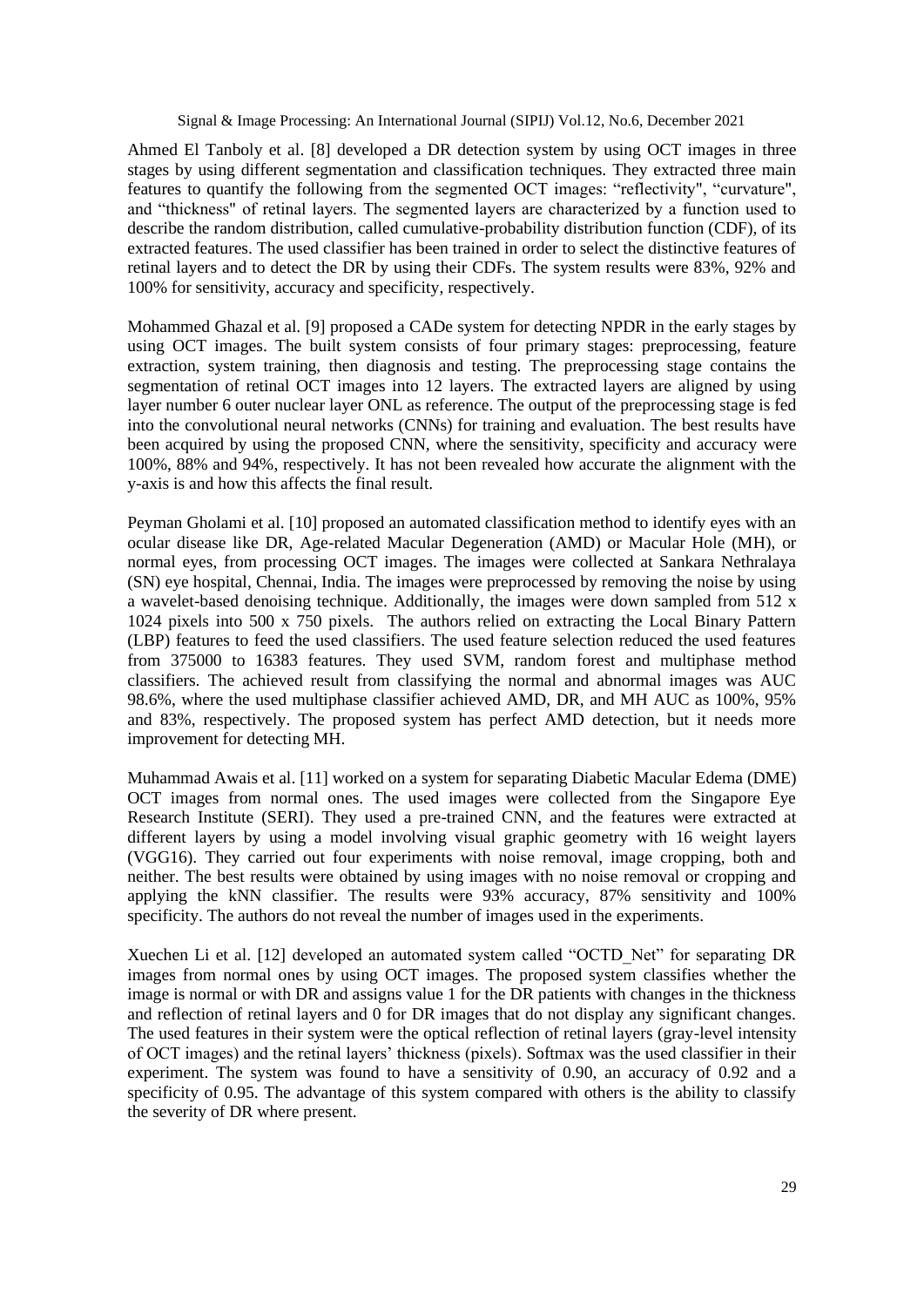Khaled Alsaih et al. [13] proposed a system for separating DME OCT images from normal ones. They used 32 OCT volumes containing more than 3800 images. The used technique was based on the evaluation of intraretinal cystoid space formation, hard exudates, retinal thickening, and subretinal fluid. The used features were local binary pattern (LBP) features and extraction of a histogram of oriented gradients within a multiresolution approach, bag of words (BoW) representations and principal component analysis (PCA). The used classifiers were random forest and SVM. The achieved sensitivity and specificity were both 87.50%. Because of the missing detection of positive cases, the system is not reliable enough to be used in clinical applications. Yo-Ping Huang et al. [14] proposed a method for detecting DR by using fundus images. They ranked the DR attributes by applying a fuzzy analytical network process from most to least DRrelevant factors. The transformed fuzzy neural network classifier was used to improve the classification process. The associated rules among the selected attributes of DR were extracted to reveal their degree of severity and importance. The used novel system with the newly proposed models B and C has improved the classification quality for both training and testing sets where the achieved AUC is 1.0.

Table 1. A comparison of the proposed methods by comparing the key feature(s) used and the used classifiers.

| #                       | <b>Author</b><br>s | Year | <b>Key Features</b>                                                         | <b>Classifiers</b>                                |  |
|-------------------------|--------------------|------|-----------------------------------------------------------------------------|---------------------------------------------------|--|
| 1                       | $[5]$              | 2013 | Thresholding<br>Morphological processing                                    | <b>PNN</b><br>Bayesian<br>Classification          |  |
|                         |                    |      | algorithms                                                                  | <b>SVM</b>                                        |  |
| $\overline{2}$          | [6]                | 2013 | entropy, contrast, correlation,<br>energy, homogeneity and<br>dissimilarity | <b>SVM</b>                                        |  |
| 3                       | $[7]$              | 2014 | 30 features used                                                            | <b>GMM</b><br>kNN<br><b>SVM</b><br>AdaBoost       |  |
| $\overline{\mathbf{4}}$ | [8]                | 2017 | Quantifying "reflectivity",<br>"curvature", and<br>"thickness"              | Deep Fusion Classification<br>Network (DFCN)      |  |
| 5                       | [9]                | 2019 | Patches extraction                                                          | <b>CNN</b>                                        |  |
| 6                       | $[10]$             | 2018 | <b>LBP</b>                                                                  | random forest with SVM                            |  |
| 7                       | $[11]$             | 2017 |                                                                             | kNN                                               |  |
| 8                       | $[12]$             | 2019 | Thickness and re-<br>flection of retinal layers                             | Softmax                                           |  |
| 9                       | $[13]$             | 2017 | <b>LBP</b>                                                                  | <b>PCA</b><br><b>SVM</b>                          |  |
| 1<br>$\bf{0}$           | $[14]$             | 2019 |                                                                             | <b>Transformed Fuzzy</b><br><b>Neural Network</b> |  |

Table 1. Comparison between the previous works

# **3. METHODOLOGY**

In our project, we used 214 OCT retinal images: 107 images were normal retina images, and the other 107 images were DR images. The images were selected to be 50% normal images and 50% DR images. The whole DR images were selected and the normal images were selected randomly from the dataset, whereas the first 107 images were selected. All used images were taken from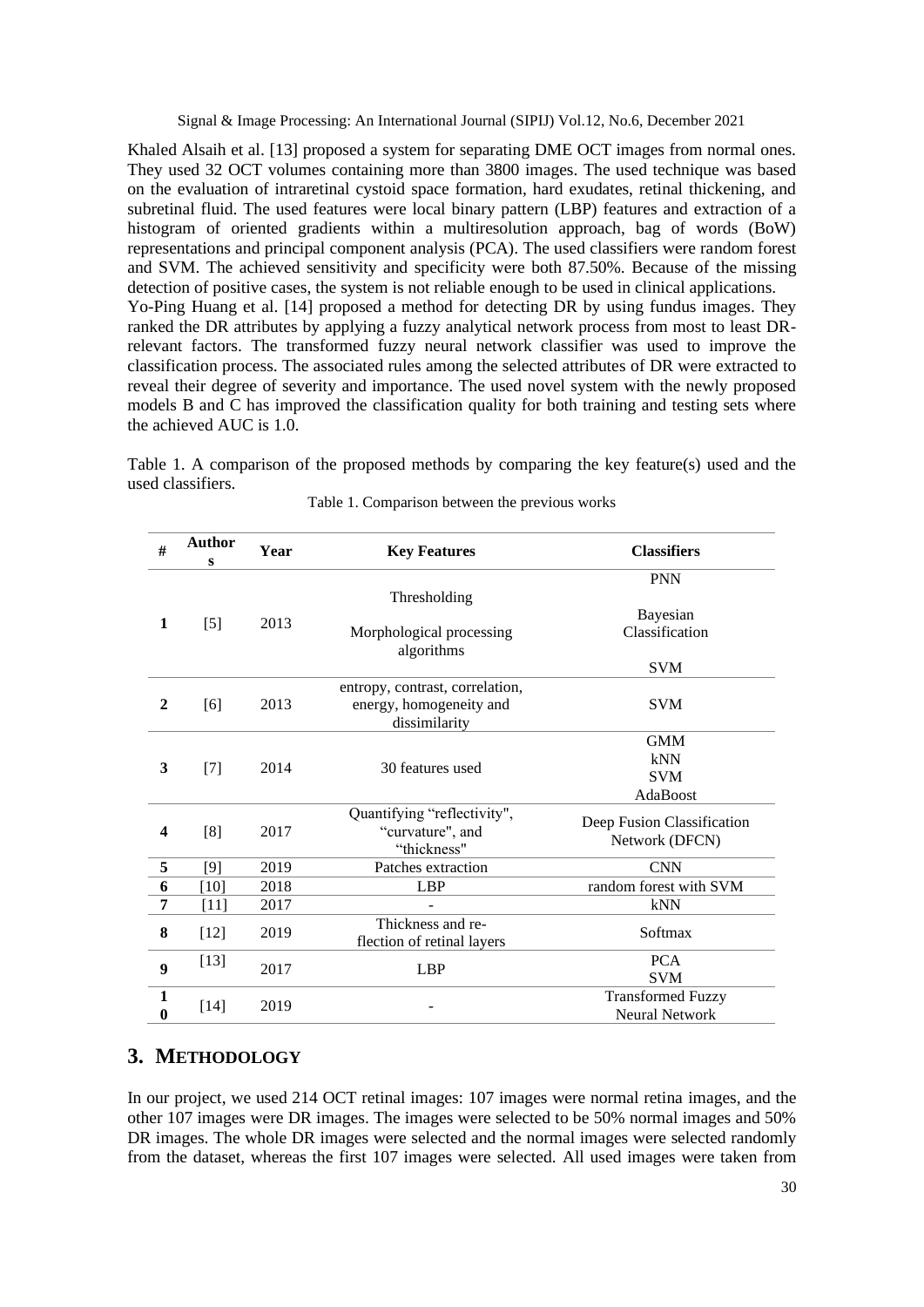[Scholars Portal Dataverse](https://dataverse.scholarsportal.info/dataverse/sp)- University of Waterloo Dataverse- [15] - an open-source database that contains different retinal OCT images-. The OCT images database was published by a group of scholars from the University of Waterloo. The selected database contains OCT retinal images for different diseases. The images are in a high resolution (jpeg format) that can be downloaded and used with no need for preprocessing. The database contains more than 500 spectral-domain OCT volumetric scans, divided into five datasets: Normal 206 images, Age-related Macular Degeneration 55 images, Macular Hole 102 images, Diabetic Retinopathy 107 images and Central Serous Retinopathy 102 images [16]. The images were collected from a raster scan protocol with size of 512x1024 pixels. They were obtained from Sankara Nethralaya eye hospital, India [17].

The normal images and DR images were downloaded from the database [18] and 214 images were selected for the experiment. The dataset was divided into two groups: a group representing about 75% of the images was used for classifiers' training, while about 25% of images were used for testing. Five statistical features were used to feed the classifiers with the required information that helped distinguish between the DR and normal images. The used statistical features are the matrix's mean, standard deviation, mode, variance and median. Additionally, the mean of derivatives, the standard deviation of derivatives, mode of derivatives and median of derivatives were used. All these features were computed using MATLAB built-in functions. P-value for the selected features is less than 5% (P-value  $\leq 0.05$ ).

The results were not satisfactory, and the system needed further improvement. Therefore, local binary pattern (LBP) features were used, and the results displayed a significant improvement. The LBP features detect the uniform local binary pattern of textures in gray-scale images [19]. Rotationally invariant feature information was used. 8 neighborhoods for each pixel were used in the computation. There are many parameters for LBP features found in MATLAB, like the number of neighbors, radius of circular pattern, rotation invariance flag, type of normalization and interpolation method.

After adjusting the used features, the used classifiers SVM and kNN were also adjusted in order to improve the classifiers' performance by changing the SVM kernel function, polynomial-SVM kernel order, SVM optimization routine, kNN neighbors and kNN distance metric. Fig. 1 presents the flowchart for the used system. The used classifiers' functions are built-in functions in MATLAB.

In parallel to SVM and kNN classifiers, the Artificial Neural Network (ANN) has been used in order to validate the result by using different approach. The used ANN has 21 input layers, 2 hidden layers and each one has 21 layers, and 1 out layer.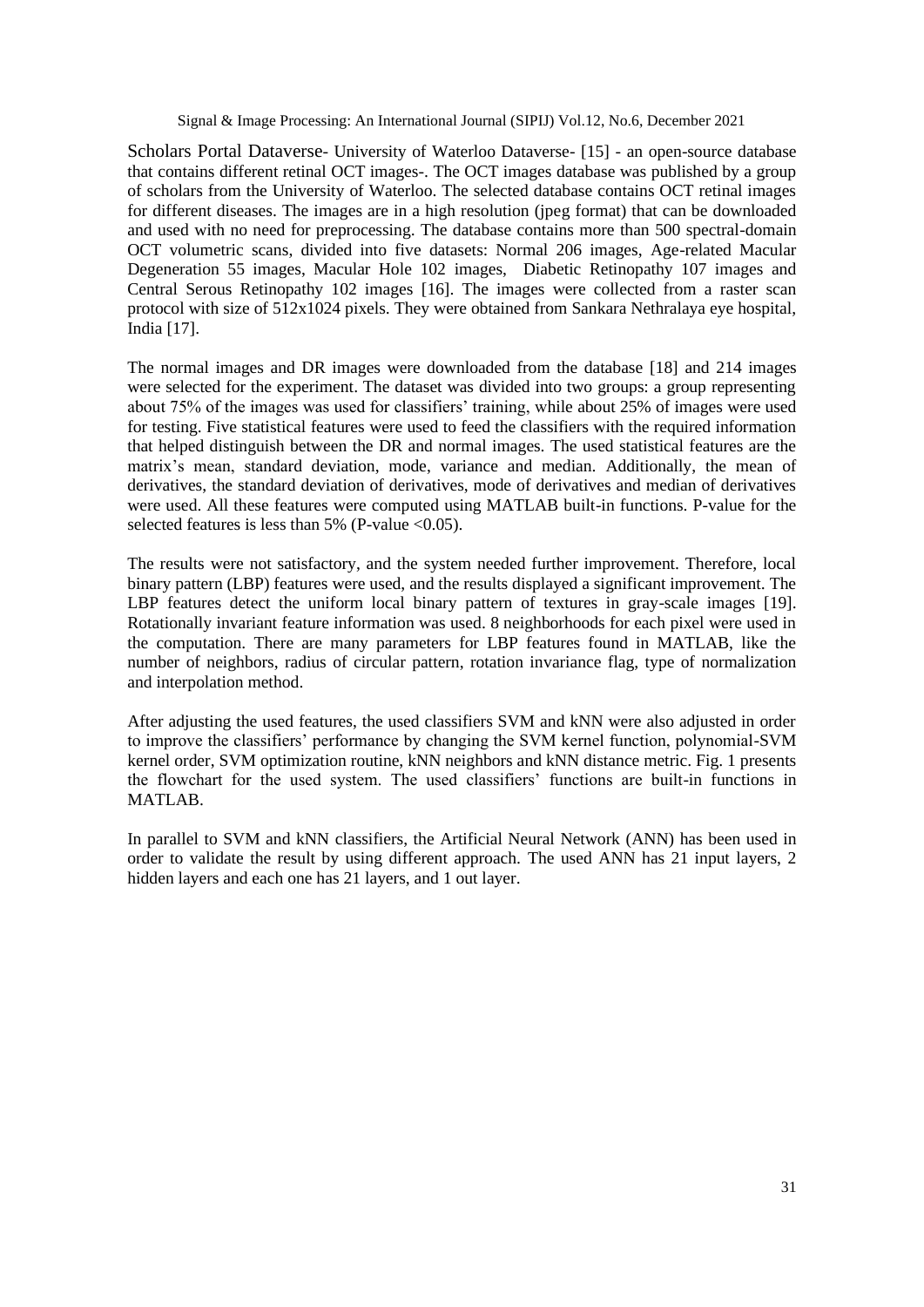Signal & Image Processing: An International Journal (SIPIJ) Vol.12, No.6, December 2021



Figure 1. Flowchart of the used system

# **4. CLASSIFIERS**

SVM is a widely-used supervised classifier developed by V. Vapnik and his team (AT&T Bell Labs.). SVM can be used to train the linear, neural network, polynomial, or radial basis functions classifiers [20]. SVM represents the data in space and gives binary classification to the classified data. In this study, our system assigns the value 0 to normal images and 1 for DR images. Different kernels can be used to enhance the classifier's performance.

kNN is one of the common pattern recognitions methods used to classify data. It depends mainly on nearby sample observation. The unclassified sample will be relying on the class of the class represented by the majority of its k nearest neighbors in the training set [21].

ANN classifier is a model built to simulate the biological nervous system in humans. In the biological neural network, the dendrites in neurons receive the signal and the axon transmit it to other neurons [22]. In the ANN model, the input data is transmitted to hidden layers that contain many neural networks. After the processing stage in hidden layers, the output is collected from the output layer that has a prediction to the received information in the first stage. The hidden layers are sets of weighted inputs and produce an output through an activation function. This recurrent process extracts the features and generates the final output, which is the image classification in this paper.

A summary of the used classifiers is found in Table 2.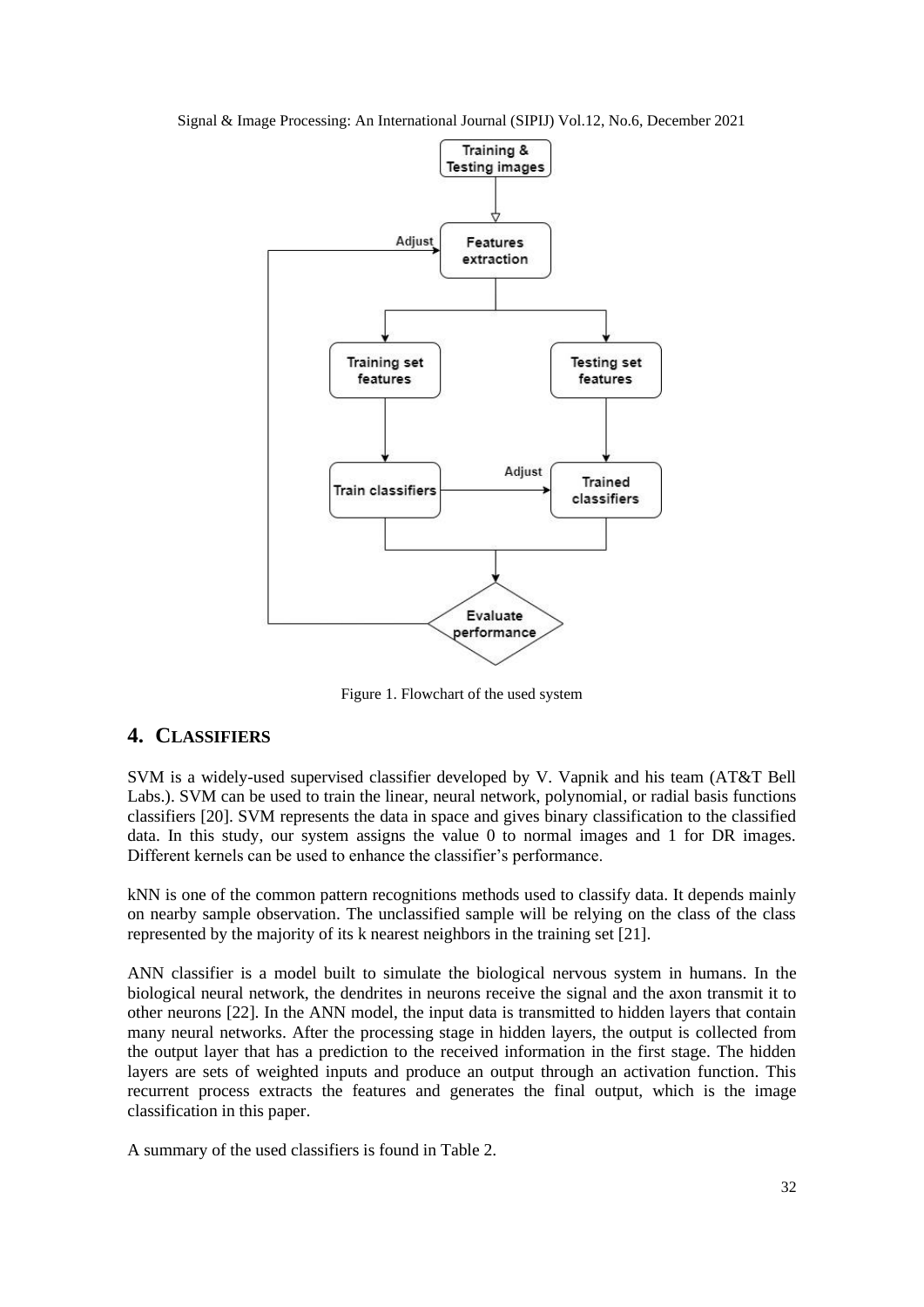| <b>Classifier</b>             | <b>Parameters</b>                                                                                                              |  |  |
|-------------------------------|--------------------------------------------------------------------------------------------------------------------------------|--|--|
| <b>Support Vector Machine</b> | Linear, Radial Basis Function (RBF) and Polynomial<br>The number of nearest neighbours in the predictors are 1, 3<br>and $5$ . |  |  |
| k-Nearest Neighbour           |                                                                                                                                |  |  |
| NN                            | Artificial Neural Network                                                                                                      |  |  |

Table 2. Summary of the used classifiers

# **5. RESULTS**

The following performance parameters have been used in a confusion matrix in order to evaluate the classifiers' performance:

- True Positive (TP): event values with a correct prediction.
- False positive (FP): event values with incorrect predictions.
- True negative (TN): no-event values with a correct prediction.
- False negative (FN): no-event values with incorrect prediction.

The Accuracy (ACC) is the ratio of the total number of correct predictions, and it can be calculated by the equation:

$$
ACC = (TP+TN)/(TP+TN+FP+FN)
$$
 (1)

The Sensitivity (Sens) is the ratio of positive cases that were correctly identified, as determined using the equation:

$$
Sens = TP/(TP+FN)
$$
 (2)

Specificity (Spec) is the ratio of actual negative cases that were correctly predicted, as determined using the equation:

$$
Spec = TN/(TN+FP)
$$
 (3)

Receiver Operator Characteristic (ROC) curve is a fundamental graphical tool used to show the diagnostic performance of an operator (physician or machine) in two or more class problems. The Area Under the ROC Curve (AUC) is commonly computed to give a sense of how good the overall performance of the operator is over all the cases diagnosed. Table 3 presents the achieved classifiers' performance.

**Classifier Image group Sens% Spec% Acc% AUC% Linear-SVM** Training 100 100 100 100 Test 100 100 100 100 **RBF-SVM** Training 100 100 100 100 Test 100 100 100 100 **Polynomial-SVM** Training 100 100 100 100

Table 3. The classifiers' performance of training and testing datasets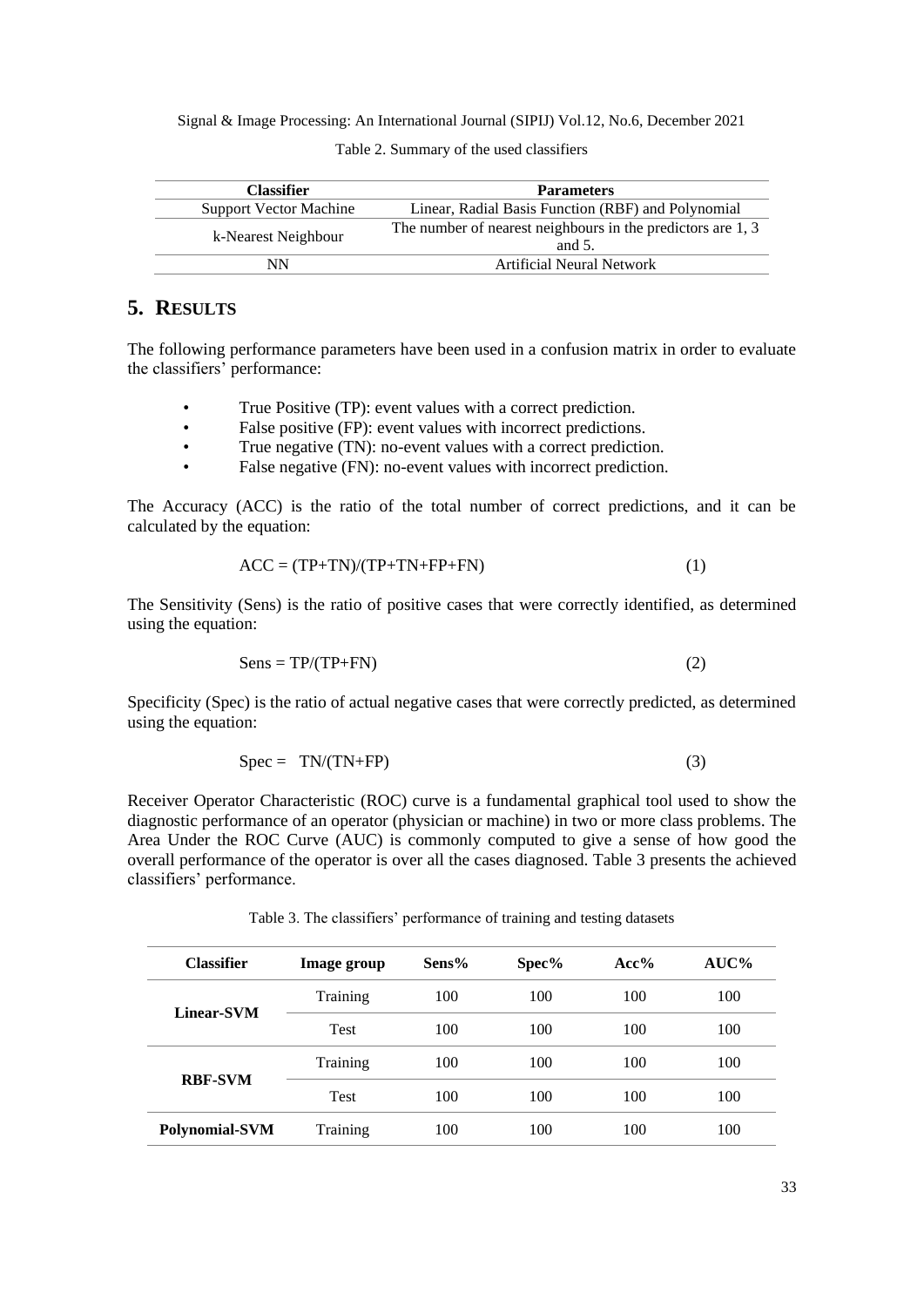| (Kernel order 2) | Test        | 100   | 96.43 | 98.15 | 98.15 |
|------------------|-------------|-------|-------|-------|-------|
| Polynomial-SVM   | Training    | 100   | 100   | 100   | 100   |
| (Kernel order 3) | Test        | 100   | 96.43 | 98.15 | 98.15 |
|                  | Training    | 100   | 100   | 100   | 100   |
| $kNN (k=1)$      | Test        | 100   | 100   | 100   | 100   |
|                  | Training    | 97.53 | 98.73 | 98.13 | 98.13 |
| $kNN (k=3)$      | <b>Test</b> | 100   | 100   | 100   | 100   |
|                  | Training    | 100   | 100   | 100   | 100   |
| $kNN (k=5)$      | Test        | 100   | 100   | 100   | 100   |
|                  | Training    | 100   | 100   | 100   | 100   |
| <b>ANN</b>       | Test        | 100   | 100   | 100   | 100   |

Signal & Image Processing: An International Journal (SIPIJ) Vol.12, No.6, December 2021

# **6. DISCUSSION**

This paper discussed an automated system for detecting DR disease by using retinal OCT images. Using the technology in the medical field can shorten the time, improve the quality and decrease errors. Using the CADe system in diagnosing DR will assist in detecting the disease in the early stages. It gives ophthalmologists the opportunity to treat or control the disease and save the patients' vision loss. The proposed system is capable of separating the OCT normal images from the DR images with 100% accuracy.

The proposed system achieved 100% accuracy, which means all images classified as DR images are valid abnormal cases. The system has 100% sensitivity, whereby it can detect all positive cases without neglecting any positive cases or classifying the negative case as positive. In addition, the system has the same performance in regard to detecting negative cases, where it achieved 100% specificity. The proposed algorithm was executed in approximately 24 seconds by a personal computer. The computer has 16GB RAM, Intel i7 with x64-bit processor with a speed of 1.8GHz.

# **7. CONCLUSION**

Diabetic retinopathy disease is one of the leading causes of vision loss. Early DR detection prevents disease progression and helps ophthalmologists to treat or control the disease. In this study, we have proposed an automated system that helps ophthalmologists to better diagnose DR from OCT images. The proposed system is implemented in MATLAB R2018a. The system displayed better performance than previous studies: the accuracy, sensitivity, specificity and AUC were 100% by using SVM, kNN and ANN classifiers, as shown in Table 3. We found that using features for detecting the images' texture, such as the used features in our study (LBP features) significantly improved the system performance because the retina OCT images have common texture patterns.

We recommend further work to be applied on a vast number of images with more classification levels by separating the normal OCT images from the abnormal ones and classifying the found abnormality from ocular diseases. This work needs to use more sophisticated techniques, like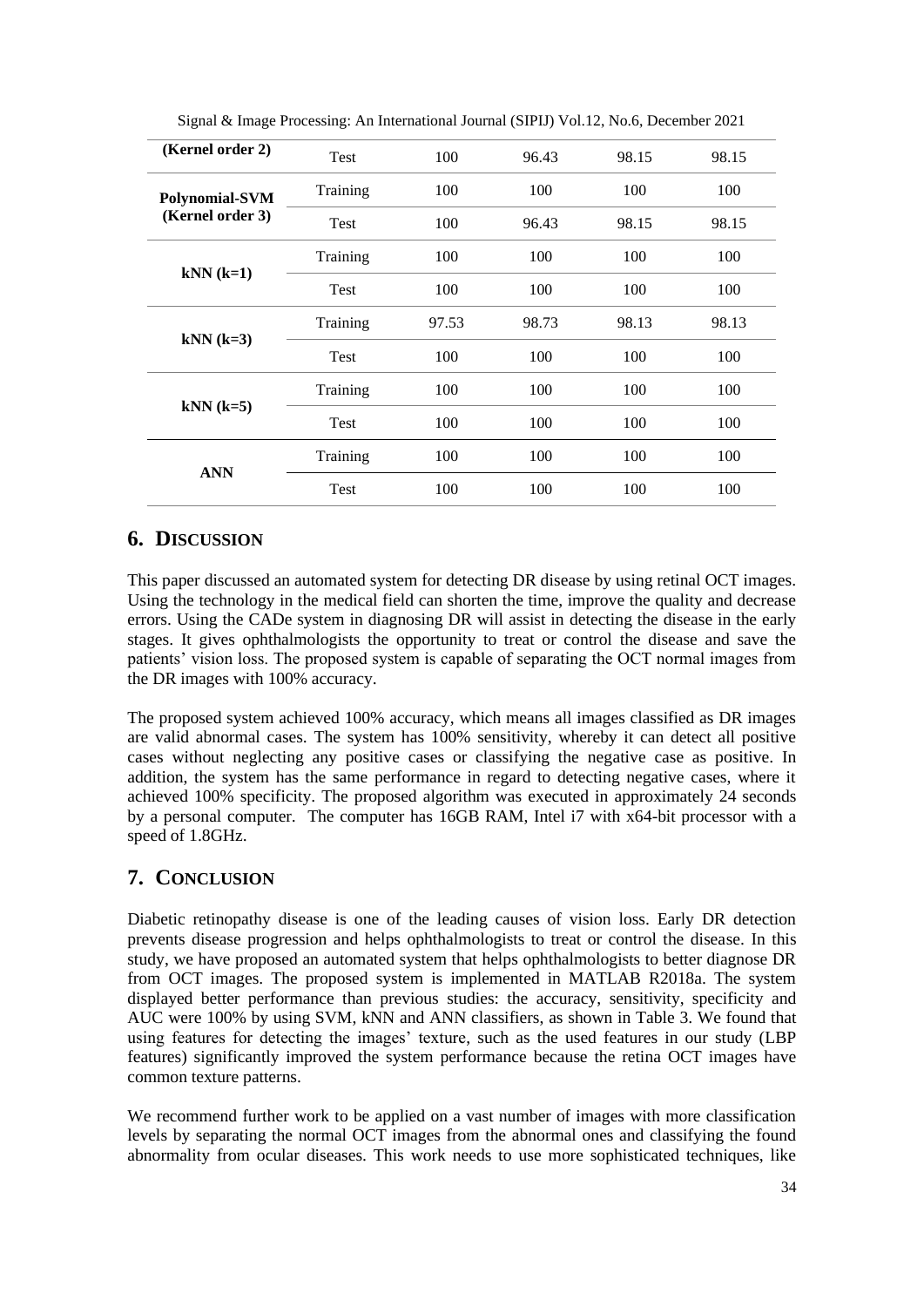deep learning, in order to deal with a large amount of data. Our study is limited to the collected images from the University of Waterloo. Therefore, we recommend applying the used approach to different images group.

#### **LIST OF ABBREVIATIONS**

OCT: Optical Coherence Tomography; DR: Diabetic Retinopathy; LBP: local binary pattern; ROC: receiver operating characteristic; AUC: Area Under Curve; CADe: computer-aided detection; SVM: support vector machine; kNN k-Nearest Neighbor.

#### **REFERENCES**

- [1] R. P. Singh, M. J. Elman, S. K. Singh, A. E. Fung, and I. Stoilov, "Advances in the treatment of diabetic retinopathy," Journal of Diabetes and its Complications, p. 107417, 2019.
- [2] A. C. S. Tan et al., "An overview of the clinical applications of optical coherence tomography angiography," Eye, vol. 32, no. 2, pp. 262-286, 2018/02/01 2018.
- [3] D. Huang et al., "Optical coherence tomography," science, vol. 254, no. 5035, pp. 1178-1181, 1991.
- [4] T. E. de Carlo et al., "Detection of microvascular changes in eyes of patients with diabetes but not clinical diabetic retinopathy using optical coherence tomography angiography," RETINA, vol. 35, no. 11, pp. 2364-2370, 2015.
- [5] R. Priya and P. Aruna, "Diagnosis of diabetic retinopathy using machine learning techniques," ICTACT Journal on soft computing, vol. 3, no. 4, pp. 563-575, 2013.
- [6] M. Gandhi and R. Dhanasekaran, "Diagnosis of diabetic retinopathy using morphological process and SVM classifier," in 2013 International Conference on Communication and Signal Processing, 2013, pp. 873-877: IEEE.
- [7] S. Roychowdhury, D. D. Koozekanani, and K. K. Parhi, "DREAM: diabetic retinopathy analysis using machine learning," IEEE journal of biomedical and health informatics, vol. 18, no. 5, pp. 1717- 1728, 2013.
- [8] A. ElTanboly et al., "A computer-aided diagnostic system for detecting diabetic retinopathy in optical coherence tomography images," Medical physics, vol. 44, no. 3, pp. 914-923, 2017.
- [9] M. Ghazal, S. Ali, A. Mahmoud, A. Shalaby, and A. S. El-Baz, "Accurate detection of nonproliferative diabetic retinopathy in optical coherence tomography images using convolutional neural networks," BioRxiv, p. 667865, 2019.
- [10] P. Gholami, M. S. Hassani, M. K. Parthasarathy, J. S. Zelek, and V. Lakshminarayanan, "Classification of optical coherence tomography images for diagnosing different ocular diseases," in Multimodal Biomedical Imaging XIII, 2018, vol. 10487, p. 1048705: International Society for Optics and Photonics.
- [11] M. Awais, H. Müller, T. B. Tang, and F. Meriaudeau, "Classification of sd-oct images using a deep learning approach," in 2017 IEEE International Conference on Signal and Image Processing Applications (ICSIPA), 2017, pp. 489-492: IEEE.
- [12] X. Li, L. Shen, M. Shen, F. Tan, and C. S. Qiu, "Deep learning based early stage diabetic retinopathy detection using optical coherence tomography," Neurocomputing, vol. 369, pp. 134-144, 2019.
- [13] K. Alsaih, G. Lemaitre, M. Rastgoo, J. Massich, D. Sidibé, and F. Meriaudeau, "Machine learning techniques for diabetic macular edema (DME) classification on SD-OCT images," Biomedical engineering online, vol. 16, no. 1, p. 68, 2017.
- [14] Y.-P. Huang, H. Basanta, T.-H. Wang, H.-C. Kuo, and W.-C. Wu, "A Fuzzy Approach to Determining Critical Factors of Diabetic Retinopathy and Enhancing Data Classification Accuracy," International Journal of Fuzzy Systems, vol. 21, no. 6, pp. 1844-1857, 2019.<br>
Optical Coherence Tomography Image Retinal I
- [15] Optical Coherence Tomography Image Retinal Database. Available: https://dataverse.scholarsportal.info/dataverse/OCTID
- [16] P. Gholami, P. Roy, M. K. Parthasarathy, and V. Lakshminarayanan, "OCTID: Optical coherence tomography image database," Computers & Electrical Engineering, vol. 81, p. 106532, 2020.
- [17] P. Gholami, M. Kuppuswamy Parthasarathy, P. Roy, and V. Lakshminarayanan, "OCTID citation," V1 ed: Scholars Portal Dataverse, 2018.
- [18] J. J. Salazar et al., "Anatomy of the Human Optic Nerve: Structure and Function," 2018.